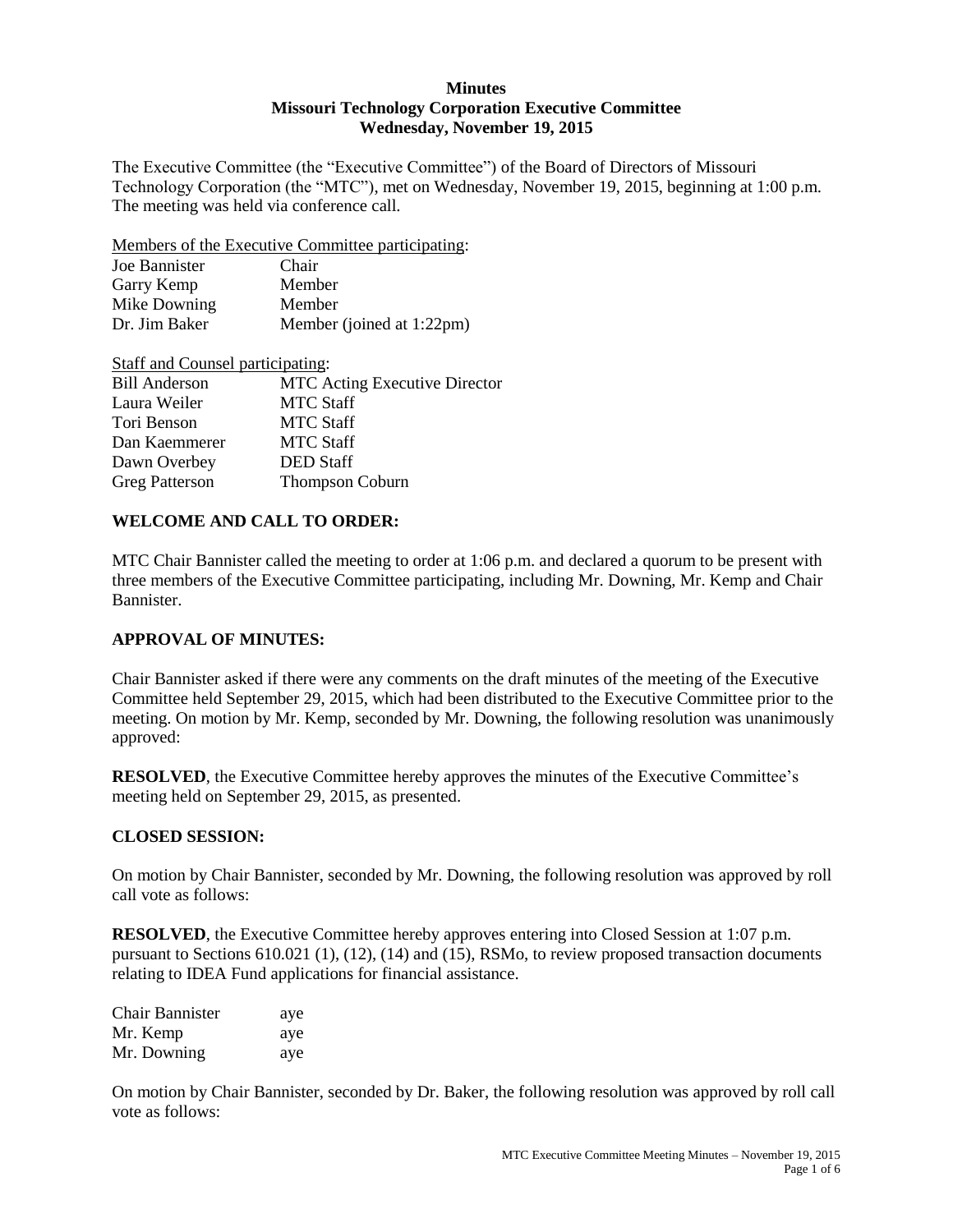**RESOLVED**, the Executive Committee approves reconvening from Closed Session at 1:25 p.m.

| Chair Bannister | aye |
|-----------------|-----|
| Dr. Baker       | aye |
| Mr. Kemp        | aye |
| Mr. Downing     | ave |

Chair Bannister reported that the Executive Committee took no action in the Closed Session after a discussion confined to the matters stated above.

#### **IDEA FUND TRANSACTION DOCUMENTS:**

On motion by Dr. Baker, seconded by Mr. Kemp, the following resolutions were unanimously approved:

#### **Aerovalve**

**RESOLVED**, the Executive Committee on behalf of the MTC Board hereby approves the transaction documents for an investment by MTC in the amount of \$300,000 to purchase Series A Preferred Units pursuant to Seed Capital Co-Investment Application 2015-16-001 (Aerovalve, LLC) in substantially the form presented;

**FURTHER RESOLVED**, the Executive Committee on behalf of the MTC Board hereby authorizes the MTC Acting Executive Director to execute and deliver on behalf of the MTC all documents relating to such investment on behalf of the MTC; and

**FURTHER RESOLVED**, the Executive Committee on behalf of the MTC Board hereby authorizes the MTC Acting Executive Director on behalf of the MTC to negotiate, amend, and approve any and all agreements, documents or instruments and to take such other actions as may be required or desirable in connection with, or in furtherance of such investment.

#### **Accuronix Therapeutics, Inc.**

**RESOLVED**, the Executive Committee on behalf of the MTC Board hereby approves the transaction documents for a convertible secured loan by MTC in an amount up to \$75,000 pursuant to TechLaunch Application 2015-16-001 (Accuronix Therapeutics, Inc.) in substantially the form presented;

**FURTHER RESOLVED**, the Executive Committee on behalf of the MTC Board hereby authorizes the MTC Acting Executive Director to execute and deliver on behalf of the MTC all documents relating to such loan on behalf of the MTC; and

**FURTHER RESOLVED**, the Executive Committee on behalf of the MTC Board hereby authorizes the MTC Acting Executive Director on behalf of the MTC to negotiate, amend, and approve any and all agreements, documents or instruments and to take such other actions as may be required or desirable in connection with, or in furtherance of such loan.

#### **Nanopore Diagnostics, LLC.**

**RESOLVED**, the Executive Committee on behalf of the MTC Board hereby approves the transaction documents for an investment by MTC in the amount of \$300,000 to purchase Units of Nanopore Diagnostics LLC pursuant to Seed Capital Co-Investment Application 2015-14-003 (Nanopore Diagnostics LLC) in substantially the form presented;

**FURTHER RESOLVED**, the Executive Committee on behalf of the MTC Board hereby authorizes the MTC Acting Executive Director to execute and deliver on behalf of the MTC all documents relating to such investment on behalf of the MTC; and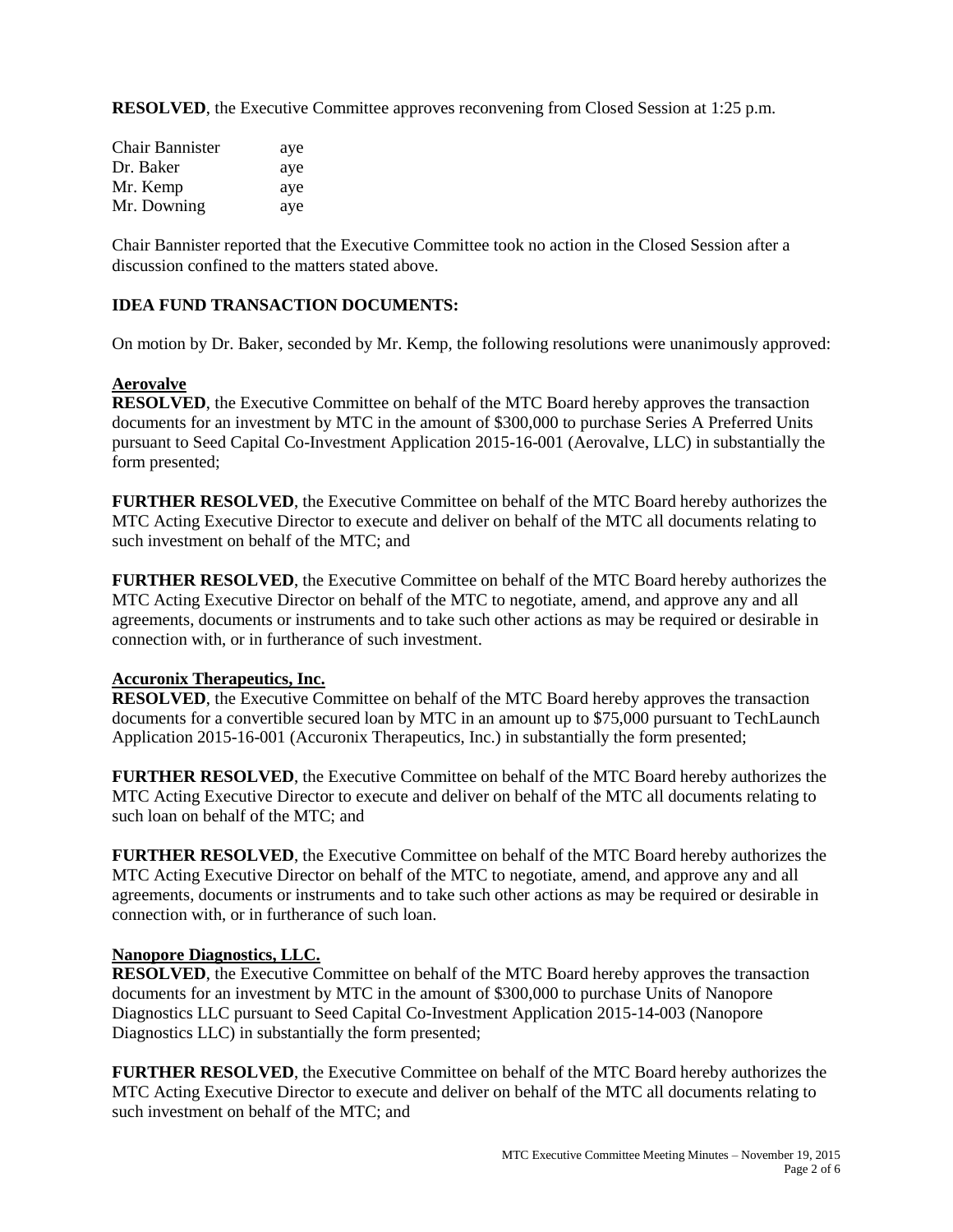**FURTHER RESOLVED**, the Executive Committee on behalf of the MTC Board hereby authorizes the MTC Acting Executive Director on behalf of the MTC to negotiate, amend, and approve any and all agreements, documents or instruments and to take such other actions as may be required or desirable in connection with, or in furtherance of such investment.

# **TallyFy, Inc.**

**RESOLVED**, the Executive Committee on behalf of the MTC Board hereby approves the transaction documents for an investment by MTC in an amount up to \$200,000 to purchase Common Stock pursuant to Seed Capital Co-Investment Application 2015-16-026 (TallyFy, Inc.) in substantially the form presented;

**FURTHER RESOLVED**, the Executive Committee on behalf of the MTC Board hereby authorizes the MTC Acting Executive Director to execute and deliver on behalf of the MTC all documents relating to such investment on behalf of the MTC; and

**FURTHER RESOLVED**, the Executive Committee on behalf of the MTC Board hereby authorizes the MTC Acting Executive Director on behalf of the MTC to negotiate, amend, and approve any and all agreements, documents or instruments and to take such other actions as may be required or desirable in connection with, or in furtherance of such investment.

### **Local Races LLC**

**RESOLVED**, the Executive Committee on behalf of the MTC Board hereby approves the transaction documents for a convertible secured loan by MTC in an amount up to \$100,000 pursuant to TechLaunch Application 2015-16-006 (Local Races LLC) in substantially the form presented;

**FURTHER RESOLVED**, the Executive Committee on behalf of the MTC Board hereby authorizes the MTC Acting Executive Director to execute and deliver on behalf of the MTC all documents relating to such loan on behalf of the MTC; and

**FURTHER RESOLVED**, the Executive Committee on behalf of the MTC Board hereby authorizes the MTC Acting Executive Director on behalf of the MTC to negotiate, amend, and approve any and all agreements, documents or instruments and to take such other actions as may be required or desirable in connection with, or in furtherance of such loan.

# **EARLY STAGE BUSINESS GRANT TRANSACTION DOCUMENTS:**

On motion by Mr. Downing, seconded by Mr. Kemp, the following resolutions were unanimously approved (Dr. Baker recused):

# **Arch Grants**

**RESOLVED**, the Executive Committee on behalf of the MTC Board hereby approves the Early-Stage Business Grants agreement for a grant to Arch Grants in the amount of \$1,000,000 in substantially the form presented; and

**FURTHER RESOLVED**, the Executive Committee on behalf of the MTC Board hereby authorizes the MTC Acting Executive Director full power and authority on behalf of the MTC to complete any remaining due diligence and to negotiate, amend, and approve any and all agreements, documents or instruments and to take such other actions as may be required or desirable in connection with, or in furtherance of such grant; and

**FURTHER RESOLVED**, the Board hereby authorizes the MTC Acting Executive Director on behalf of the MTC to execute and deliver all documents relating to such grant.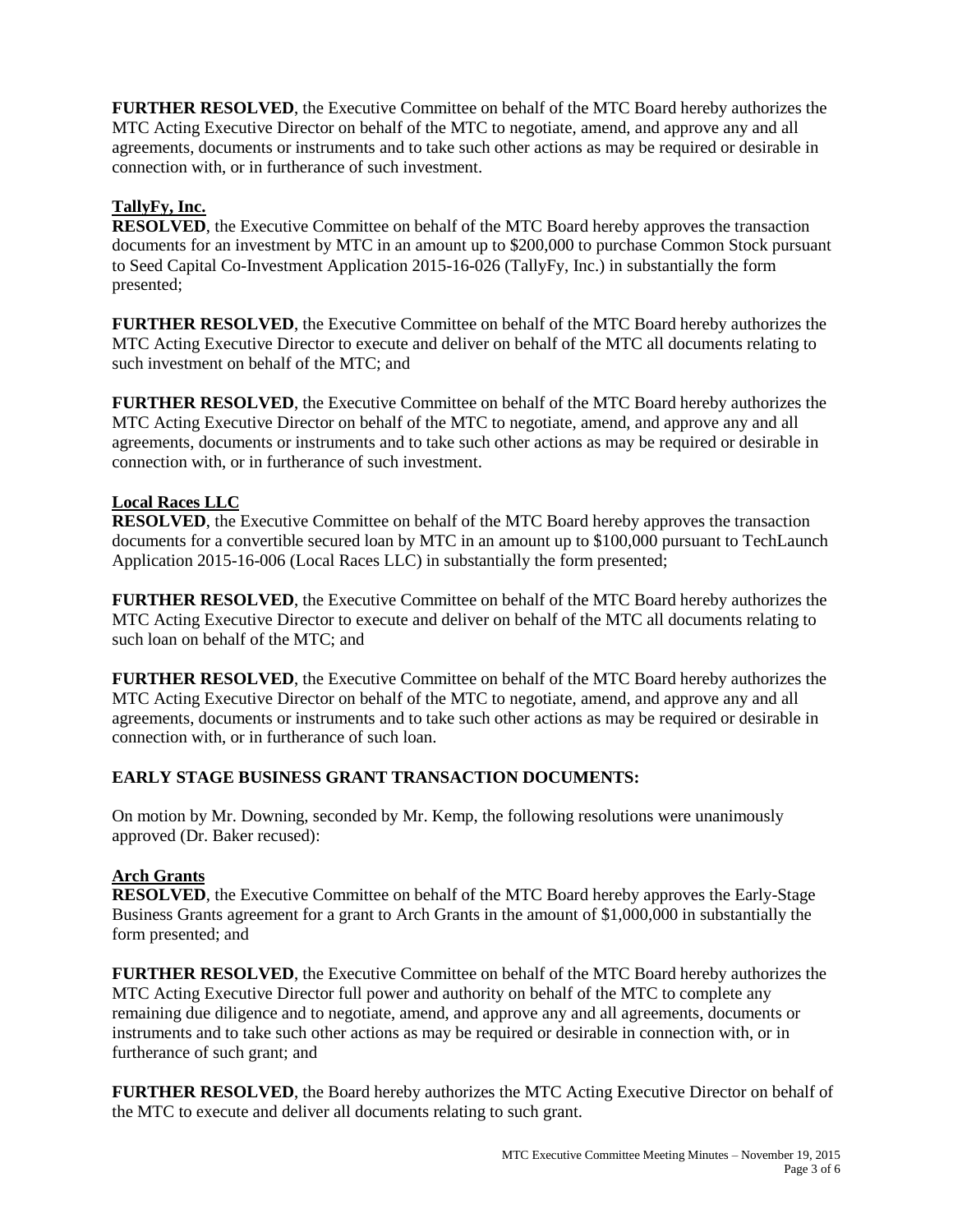### **Launch KC**

**RESOLVED**, the Executive Committee on behalf of the MTC Board hereby approves the Early-Stage Business Grants agreement for a grant to Downtown KC Civic Ventures for Launch KC in the amount of \$565,000 in substantially the form presented; and

**FURTHER RESOLVED**, the Executive Committee on behalf of the MTC Board hereby authorizes the MTC Acting Executive Director full power and authority on behalf of the MTC to complete any remaining due diligence and to negotiate, amend, and approve any and all agreements, documents or instruments and to take such other actions as may be required or desirable in connection with, or in furtherance of such grant; and

**FURTHER RESOLVED**, the Board hereby authorizes the MTC Acting Executive Director on behalf of the MTC to execute and deliver all documents relating to such grant.

### **Digital Sandbox KC**

**RESOLVED**, the Executive Committee on behalf of the MTC Board hereby approves the Early-Stage Business Grants agreement for a grant to the UMKC Innovation Center for Digital Sandbox KC in the amount of \$500,000 in substantially the form presented; and

**FURTHER RESOLVED**, the Executive Committee on behalf of the MTC Board hereby authorizes the MTC Acting Executive Director full power and authority on behalf of the MTC to complete any remaining due diligence and to negotiate, amend, and approve any and all agreements, documents or instruments and to take such other actions as may be required or desirable in connection with, or in furtherance of such grant; and

**FURTHER RESOLVED**, the Board hereby authorizes the MTC Acting Executive Director on behalf of the MTC to execute and deliver all documents relating to such grant.

# **1 st50K**

**RESOLVED**, the Executive Committee on behalf of the MTC Board hereby approves the Early-Stage Business Grants agreement for a grant to Cape Area MAGNET for  $1<sup>st</sup>50K$  in the amount of \$325,000 in substantially the form presented; and

**FURTHER RESOLVED**, the Executive Committee on behalf of the MTC Board hereby authorizes the MTC Acting Executive Director full power and authority on behalf of the MTC to complete any remaining due diligence and to negotiate, amend, and approve any and all agreements, documents or instruments and to take such other actions as may be required or desirable in connection with, or in furtherance of such grant; and

**FURTHER RESOLVED**, the Board hereby authorizes the MTC Acting Executive Director on behalf of the MTC to execute and deliver all documents relating to such grant.

### **Springfield Innovation**

**RESOLVED**, the Executive Committee on behalf of the MTC Board hereby approves the Early-Stage Business Grants agreement for a grant to Springfield Innovation Inc. for its Seed Capital Initiative in the amount of \$350,000 in substantially the form presented; and

**FURTHER RESOLVED**, the Executive Committee on behalf of the MTC Board hereby authorizes the MTC Acting Executive Director full power and authority on behalf of the MTC to complete any remaining due diligence and to negotiate, amend, and approve any and all agreements, documents or instruments and to take such other actions as may be required or desirable in connection with, or in furtherance of such grant; and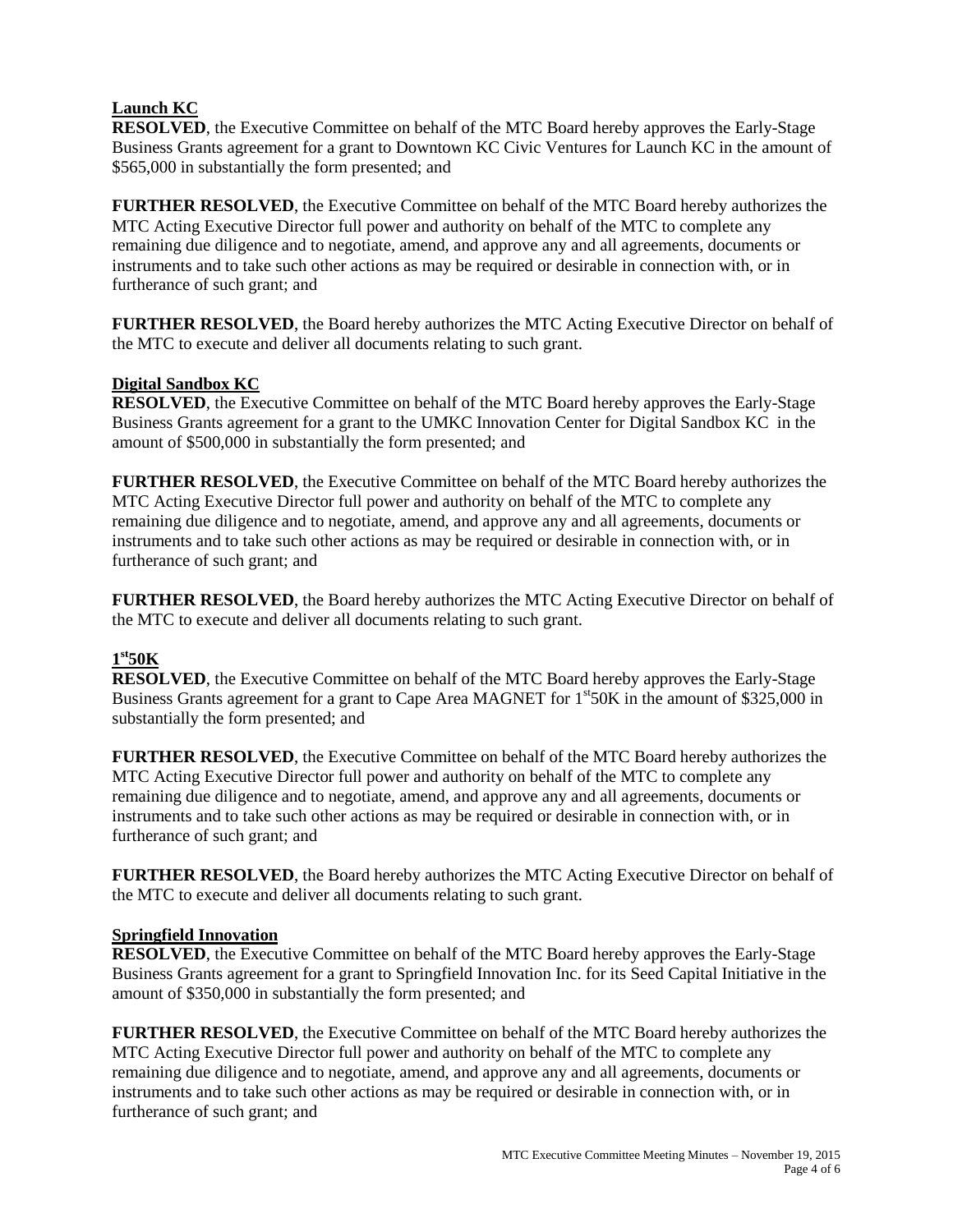**FURTHER RESOLVED**, the Board hereby authorizes the MTC Acting Executive Director on behalf of the MTC to execute and deliver all documents relating to such grant.

### **Independence EDC**

**RESOLVED**, the Executive Committee on behalf of the MTC Board hereby approves the Early-Stage Business Grants agreement for a grant to the Independence EDC in the amount of \$125,000 in substantially the form presented; and

**FURTHER RESOLVED**, the Executive Committee on behalf of the MTC Board hereby authorizes the MTC Acting Executive Director full power and authority on behalf of the MTC to complete any remaining due diligence and to negotiate, amend, and approve any and all agreements, documents or instruments and to take such other actions as may be required or desirable in connection with, or in furtherance of such grant; and

**FURTHER RESOLVED**, the Board hereby authorizes the MTC Acting Executive Director on behalf of the MTC to execute and deliver all documents relating to such grant.

### **MISSOURI BUIDLING ENTREPRENEURIAL CAPACITY TRANSACTION DOCUMENTS:**

On motion by Dr. Baker, seconded by Mr. Kemp, the following resolutions were unanimously approved:

### **T-Rex**

**RESOLVED**, the Executive Committee on behalf of the MTC Board hereby approves the Missouri Building Entrepreneurial Capacity Program grant agreement for a grant to T-Rex in the amount of \$200,000 in substantially the form presented; and

**FURTHER RESOLVED**, the Executive Committee on behalf of the MTC Board hereby authorizes the MTC Acting Executive Director full power and authority on behalf of the MTC to complete any remaining due diligence and to negotiate, amend, and approve any and all agreements, documents or instruments and to take such other actions as may be required or desirable in connection with, or in furtherance of such grant; and

**FURTHER RESOLVED**, the Board hereby authorizes the MTC Acting Executive Director on behalf of the MTC to execute and deliver all documents relating to such grant.

# **LOAN MODIFICATION REQUEST:**

On motion by Mr. Downing, seconded by Dr. Baker Kemp, the following resolutions were unanimously approved:

# **Kypha, Inc**

**RESOLVED**, the Executive Committee on behalf of the MTC Board hereby approves the waiver of certain events of default under the 2011 promissory note made in favor of the MTC by Kypha Inc. in substantially the form presented;

**FURTHER RESOLVED**, the Executive Committee on behalf of the MTC Board hereby authorizes the MTC Acting Executive Director to execute and deliver on behalf of the MTC all documents relating to such waiver on behalf of the MTC; and

**FURTHER RESOLVED**, the Executive Committee on behalf of the MTC Board hereby authorizes the MTC Acting Executive Director on behalf of the MTC to negotiate, amend, and approve any and all